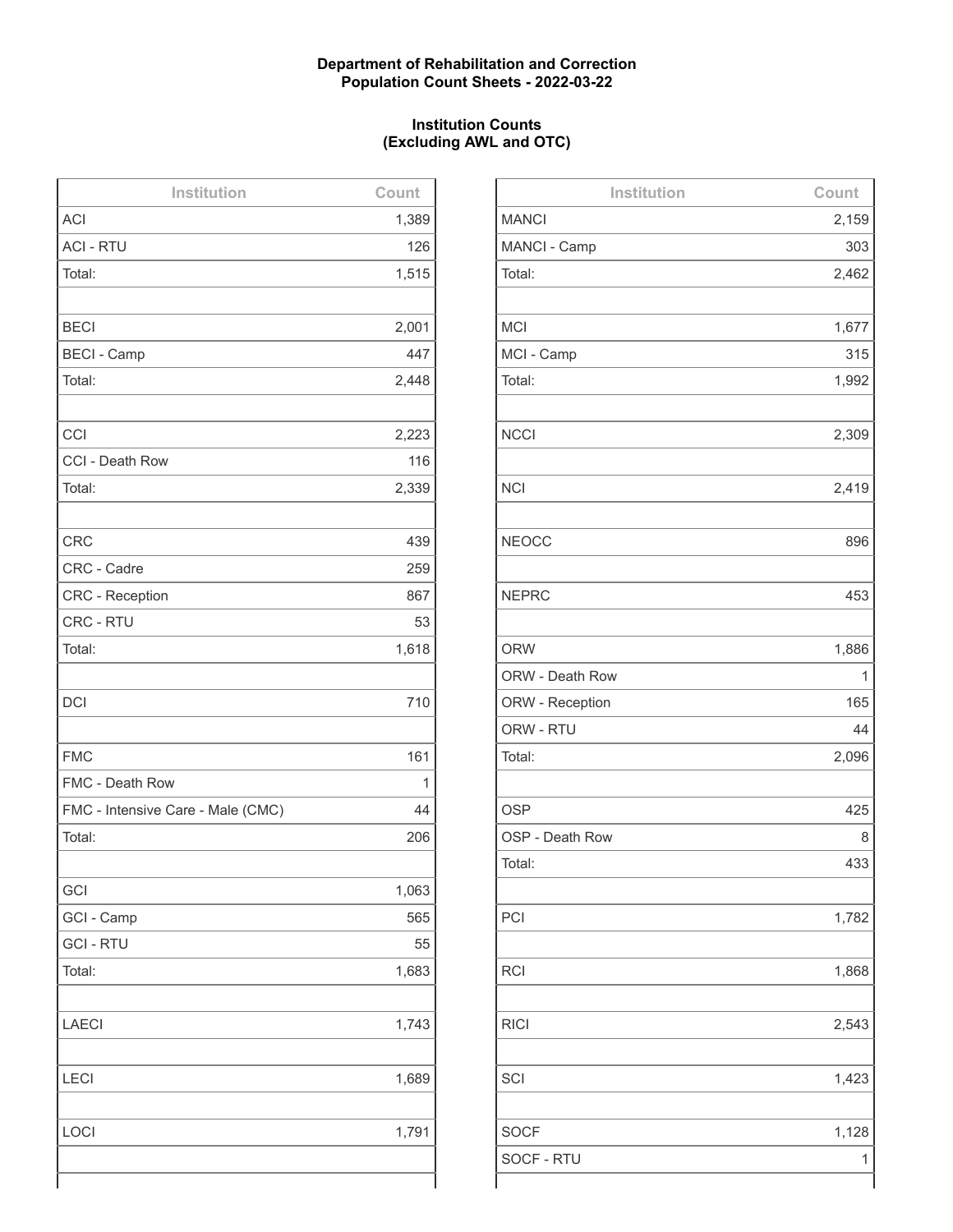|                  | <b>Total Population:</b> | 43,262 |
|------------------|--------------------------|--------|
|                  |                          |        |
| Total:           |                          | 957    |
| <b>WCI - RTU</b> |                          | 26     |
| <b>WCI</b>       |                          | 931    |
|                  |                          |        |
| Total:           |                          | 623    |
| <b>TOCI - PC</b> |                          | 123    |
| <b>TOCI</b>      |                          | 500    |
|                  |                          |        |
| Total:           |                          | 1,438  |
| TCI - Camp       |                          | 412    |
| <b>TCI</b>       |                          | 1,026  |
|                  |                          |        |
| Total:           |                          | 1,129  |

| * The Total Population includes 30 Offenders with Reason Codes 30 & 31. |  |
|-------------------------------------------------------------------------|--|
| ** The Total Population includes 30 Offenders with Reason Code 0A.      |  |

#### **Male Population by Security Level (Include AWL and Exclude OTC)**

| <b>Security Level</b>  |                   | <b>Body</b> | <b>AWL</b> | $(-OTC)$ | Total  |
|------------------------|-------------------|-------------|------------|----------|--------|
| <b>Total Level ERH</b> |                   | 1,184       | 10         |          | 1,187  |
| Total Level 4          |                   | 952         | 13         |          | 958    |
| Total Level 3          |                   | 8,602       | 132        | 121      | 8,613  |
| Total Level 2          |                   | 15,507      | 169        | 118      | 15,558 |
| <b>Total Level 1</b>   |                   | 13,563      | 163        | 101      | 13,625 |
| <b>Total Death Row</b> |                   | 128         | 2          | 0        | 130    |
|                        | <b>Total Male</b> | 39,936      | 489        | 354      | 40,071 |

#### **Female Population by Institution (Include AWL and Exclude OTC)**

| Institution     |                     | <b>Body</b> | <b>AWL</b> | $(-OTC)$ | Total |
|-----------------|---------------------|-------------|------------|----------|-------|
| <b>DCI</b>      |                     | 709         | 5          | 4        | 710   |
| <b>FMC</b>      |                     | 6           |            | 0        | 7     |
| <b>NEPRC</b>    |                     | 453         | 6          | 3        | 456   |
| <b>ORW</b>      |                     | 1,886       | 30         | 19       | 1,897 |
| ORW - Death Row |                     |             | $\Omega$   | 0        |       |
| ORW - Reception |                     | 165         | 4          | 4        | 165   |
| ORW - RTU       |                     | 44          | $\Omega$   | $\Omega$ | 44    |
|                 | <b>Total Female</b> | 3,264       | 46         | 30       | 3,280 |
|                 |                     |             |            |          |       |

| <b>Total Population:</b> | 43,200 | 535 | 384 |  |
|--------------------------|--------|-----|-----|--|

| <b>LORCI</b>             | 615   |
|--------------------------|-------|
| <b>LORCI - Cadre</b>     | 215   |
| <b>LORCI - Reception</b> | 201   |
| Total:                   | 1,031 |
|                          |       |
| <b>MACI</b>              | 387   |
| <b>MACI - Minimum</b>    | 1,279 |
| Total:                   | 1,666 |
|                          |       |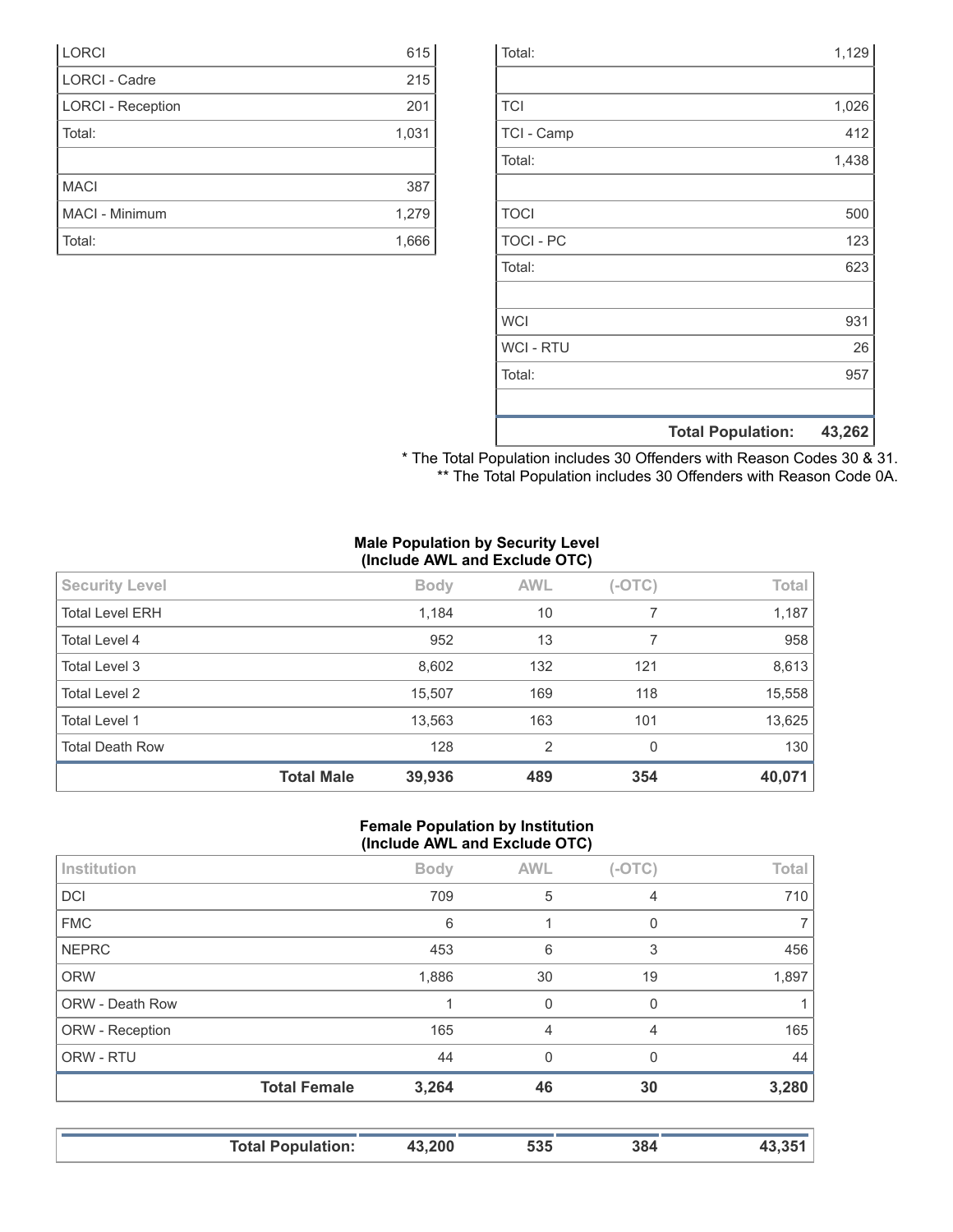| Institution      |                        | <b>Body</b>               | <b>AWL</b>          | $(-OTC)$            | Total                     |
|------------------|------------------------|---------------------------|---------------------|---------------------|---------------------------|
| <b>ACI</b>       |                        | $\overline{2}$            | $\mathbf 0$         | $\mathbf 0$         | $\overline{2}$            |
| CRC              |                        | $\mathbf 2$               | $\mathbf 0$         | $\mathbf 0$         | $\sqrt{2}$                |
| CRC - Reception  |                        | $\mathbf{1}$              | $\mathbf 0$         | $\mathbf 0$         | $\mathbf{1}$              |
| CRC - RTU        |                        | 8                         | $\mathbf 0$         | $\mathbf 0$         | 8                         |
| <b>FMC</b>       |                        | $\ensuremath{\mathsf{3}}$ | $\mathbf 0$         | $\mathbf 0$         | $\sqrt{3}$                |
| LAECI            |                        | $6\phantom{1}$            | $\mathbf 0$         | $\mathsf{O}\xspace$ | $\,6\,$                   |
| LECI             |                        | 20                        | $\mathbf 0$         | $\mathbf 0$         | 20                        |
| <b>MACI</b>      |                        | 10                        | $\mathbf 0$         | $\mathbf 0$         | 10                        |
| <b>MANCI</b>     |                        | 15                        | $\mathbf 0$         | $\mathsf{O}\xspace$ | 15                        |
| $\sf NCI$        |                        | $\ensuremath{\mathsf{3}}$ | $\mathsf{O}\xspace$ | $\mathbf 0$         | $\sqrt{3}$                |
| <b>NEOCC</b>     |                        | $\overline{4}$            | $\mathbf 0$         | $\mathbf 0$         | $\overline{4}$            |
| OSP              |                        | 363                       | $\sqrt{2}$          | $\overline{2}$      | 363                       |
| RCI              |                        | 15                        | $\mathbf 0$         | $\mathbf 0$         | 15                        |
| <b>RICI</b>      |                        | $\mathbf{1}$              | $\mathsf{O}\xspace$ | $\mathbf 0$         | $\mathbf{1}$              |
| SOCF             |                        | 557                       | $\overline{7}$      | $\sqrt{5}$          | 559                       |
| <b>TCI</b>       |                        | 14                        | $\mathbf 0$         | $\mathbf 0$         | 14                        |
| <b>TOCI</b>      |                        | 146                       | $\mathbf{1}$        | $\mathbf 0$         | 147                       |
| <b>TOCI - PC</b> |                        | $\overline{2}$            | $\mathbf 0$         | $\mathbf 0$         | $\overline{2}$            |
| WCI              |                        | $\sqrt{3}$                | $\mathbf 0$         | $\mathbf 0$         | $\ensuremath{\mathsf{3}}$ |
| WCI - RTU        |                        | $\overline{9}$            | $\mathbf 0$         | $\mathbf 0$         | $\boldsymbol{9}$          |
|                  | <b>Total Level ERH</b> | 1,184                     | 10                  | $\overline{7}$      | 1,187                     |

# **Male Population by Institution: Security Level ERH (Include AWL and Exclude OTC)**

### **Male Population by Institution: Security Level 4 (Include AWL and Exclude OTC)**

| Institution                       | <b>Body</b>               | <b>AWL</b>     | $(-OTC)$    | <b>Total</b> |
|-----------------------------------|---------------------------|----------------|-------------|--------------|
| <b>ACI</b>                        | $\ensuremath{\mathsf{3}}$ | $\mathbf 0$    | $\mathbf 0$ | 3            |
| CRC                               | 3                         | 1              |             | 3            |
| CRC - Reception                   | 3                         | $\mathbf 0$    | $\mathbf 0$ | 3            |
| CRC - RTU                         | 9                         | 0              | $\Omega$    | 9            |
| <b>FMC</b>                        | 1                         | 0              | $\mathbf 0$ |              |
| FMC - Intensive Care - Male (CMC) |                           | $\Omega$       | $\Omega$    |              |
| LORCI                             | 8                         | 1              |             | 8            |
| LORCI - Cadre                     | 3                         | $\Omega$       | $\Omega$    | 3            |
| <b>MACI</b>                       | 11                        | 1              |             | 11           |
| <b>OSP</b>                        | 35                        | $\mathbf 0$    | $\mathbf 0$ | 35           |
| <b>SOCF</b>                       | 515                       | $\overline{7}$ | 3           | 519          |
| SOCF - RTU                        | 1                         | $\mathbf 0$    | $\Omega$    |              |
| <b>TOCI</b>                       | 340                       | 3              |             | 342          |
| TOCI - PC                         | 11                        | $\mathbf 0$    | $\Omega$    | 11           |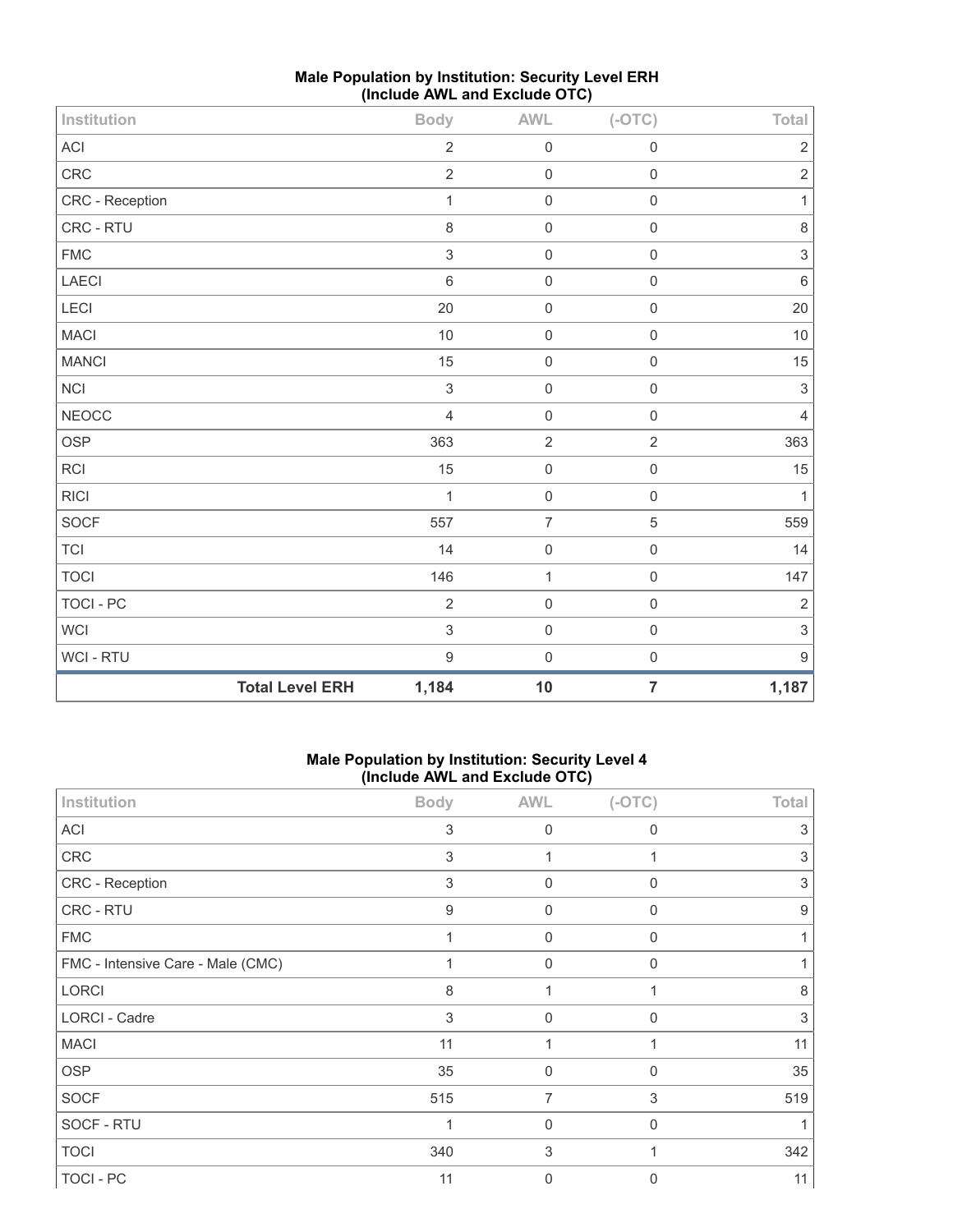| <b>WCI</b>           |     |    |     |
|----------------------|-----|----|-----|
| WCI - RTU            |     |    |     |
| <b>Total Level 4</b> | 952 | IJ | 958 |

## **Male Population by Institution: Security Level 3 (Include AWL and Exclude OTC)**

| Institution                       | <b>Body</b>      | AWL                       | $(-OTC)$                  | Total                     |
|-----------------------------------|------------------|---------------------------|---------------------------|---------------------------|
| ACI                               | 22               | $\mathbf{1}$              | $\mathbf{1}$              | 22                        |
| <b>BECI</b>                       | $\overline{2}$   | $\mathbf{1}$              | $\mathbf{1}$              | $\sqrt{2}$                |
| CCI                               | $\mathfrak{S}$   | $\mathbf 0$               | $\mathbf 0$               | $\mathsf 3$               |
| CRC                               | 213              | 12                        | 12                        | 213                       |
| CRC - Cadre                       | $\overline{7}$   | $\mathbf 0$               | $\,0\,$                   | $\overline{7}$            |
| CRC - Reception                   | 392              | $\,$ 3 $\,$               | $\ensuremath{\mathsf{3}}$ | 392                       |
| CRC - RTU                         | 35               | $\mathsf 0$               | $\mathsf 0$               | 35                        |
| <b>FMC</b>                        | $\boldsymbol{9}$ | $\mathbf{2}$              | $\mathsf{O}\xspace$       | 11                        |
| FMC - Intensive Care - Male (CMC) | $\mathbf{1}$     | $\mathbf 0$               | $\mathsf{O}\xspace$       | $\mathbf{1}$              |
| GCI                               | $\overline{2}$   | $\mathsf 0$               | $\mathbf 0$               | $\sqrt{2}$                |
| LAECI                             | $\,8\,$          | $\mathbf 0$               | $\mathsf 0$               | $\,8\,$                   |
| LECI                              | 1,425            | $10$                      | $\,8\,$                   | 1,427                     |
| LOCI                              | $\overline{2}$   | $\mathbf 0$               | $\mathbf 0$               | $\overline{2}$            |
| LORCI                             | 287              | 45                        | 44                        | 288                       |
| <b>LORCI - Cadre</b>              | 96               | $\mathbf 0$               | $\mathsf{O}\xspace$       | 96                        |
| <b>LORCI - Reception</b>          | 119              | $\ensuremath{\mathsf{3}}$ | $\ensuremath{\mathsf{3}}$ | 119                       |
| <b>MACI</b>                       | 251              | $\mathbf{1}$              | $\mathbf{1}$              | 251                       |
| <b>MANCI</b>                      | 1,907            | 14                        | 14                        | 1,907                     |
| <b>MCI</b>                        | $\mathbf{1}$     | $\mathsf{O}\xspace$       | $\mathsf{O}\xspace$       | $\mathbf{1}$              |
| NCCI                              | $\,8\,$          | $\mathbf 0$               | $\mathsf{O}\xspace$       | $\,8\,$                   |
| NCI                               | $\overline{2}$   | $\mathbf 0$               | $\mathbf 0$               | $\overline{2}$            |
| <b>NEOCC</b>                      | 405              | 13                        | 12                        | 406                       |
| <b>OSP</b>                        | $\overline{2}$   | $\mathsf{O}\xspace$       | $\,0\,$                   | $\overline{2}$            |
| PCI                               | 35               | $\mathbf 1$               | 1                         | 35                        |
| <b>RCI</b>                        | 1,535            | 16                        | 13                        | 1,538                     |
| <b>RICI</b>                       | 16               | $\mathbf 0$               | $\mathsf 0$               | $16\,$                    |
| SCI                               | 3                | $\mathsf{O}\xspace$       | $\mathsf{O}\xspace$       | $\ensuremath{\mathsf{3}}$ |
| SOCF                              | 52               | $\mathbf 1$               | 1                         | 52                        |
| <b>TCI</b>                        | 878              | $\sqrt{5}$                | $\overline{4}$            | 879                       |
| TCI - Camp                        | $\mathbf{1}$     | $\mathsf{O}\xspace$       | $\mathbf 0$               | $\mathbf{1}$              |
| <b>TOCI</b>                       | $\overline{9}$   | $\mathsf{O}\xspace$       | $\mathsf{O}\xspace$       | $\boldsymbol{9}$          |
| <b>TOCI - PC</b>                  | 45               | $\mathsf{O}\xspace$       | $\mathsf{O}\xspace$       | 45                        |
| <b>WCI</b>                        | 822              | $\sqrt{4}$                | $\mathfrak{S}$            | 823                       |
| WCI - RTU                         | $\overline{7}$   | $\mathsf 0$               | $\mathsf{O}\xspace$       | $\overline{7}$            |
| <b>Total Level 3</b>              | 8,602            | 132                       | 121                       | 8,613                     |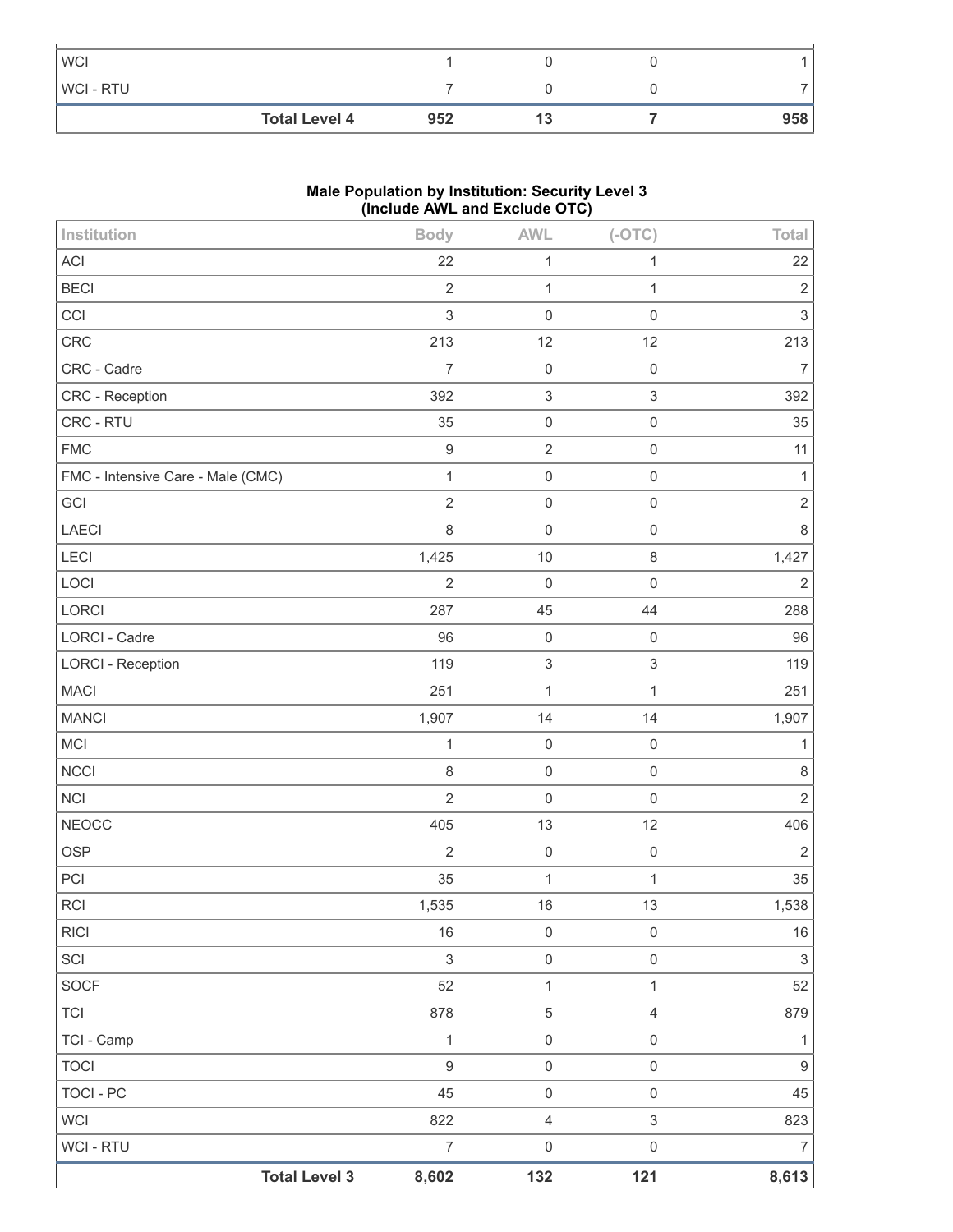| Institution                       | <b>Body</b>    | <b>AWL</b>          | $(-OTC)$                 | Total                     |
|-----------------------------------|----------------|---------------------|--------------------------|---------------------------|
| <b>ACI</b>                        | 778            | $\,$ 5 $\,$         | 1                        | 782                       |
| <b>ACI - RTU</b>                  | 96             | $\mathbf 1$         | 0                        | 97                        |
| <b>BECI</b>                       | 1,303          | 11                  | $\boldsymbol{9}$         | 1,305                     |
| CCI                               | 1,666          | 10                  | $\overline{7}$           | 1,669                     |
| CRC                               | 80             | $\,6\,$             | 6                        | 80                        |
| CRC - Cadre                       | 207            | $\mathsf{O}\xspace$ | $\mathsf{O}\xspace$      | 207                       |
| CRC - Reception                   | 245            | $\sqrt{2}$          | $\overline{c}$           | 245                       |
| CRC - RTU                         | $\mathbf 1$    | $\mathbf 0$         | $\mathsf 0$              | 1                         |
| DCI                               | 1              | $\mathsf 0$         | 0                        | 1                         |
| <b>FMC</b>                        | 19             | $\sqrt{4}$          | $\mathbf{1}$             | 22                        |
| FMC - Intensive Care - Male (CMC) | 8              | $\mathbf 0$         | $\mathbf 0$              | 8                         |
| GCI                               | 548            | $\,6\,$             | $\mathbf{2}$             | 552                       |
| <b>GCI - RTU</b>                  | 48             | $\mathbf 0$         | $\mathsf{O}\xspace$      | 48                        |
| LAECI                             | 1,064          | 15                  | 13                       | 1,066                     |
| LECI                              | 244            | $\mathbf 0$         | $\mathbf 0$              | 244                       |
| LOCI                              | 907            | $\,$ 5 $\,$         | $\overline{\mathcal{L}}$ | 908                       |
| LORCI                             | 79             | $\sqrt{5}$          | $\mathbf 5$              | 79                        |
| <b>LORCI - Cadre</b>              | 43             | $\mathsf 0$         | $\mathbf 0$              | 43                        |
| <b>LORCI - Reception</b>          | 47             | $\mathsf 0$         | $\mathsf 0$              | 47                        |
| <b>MACI</b>                       | 115            | $\mathbf 0$         | $\mathsf 0$              | 115                       |
| <b>MANCI</b>                      | 208            | $\overline{2}$      | $\mathsf 0$              | 210                       |
| MCI                               | 1,197          | 13                  | 4                        | 1,206                     |
| <b>NCCI</b>                       | 951            | $10$                | 8                        | 953                       |
| <b>NCI</b>                        | 1,346          | 17                  | 14                       | 1,349                     |
| <b>NEOCC</b>                      | 486            | 14                  | 14                       | 486                       |
| PCI                               | 1,018          | 11                  | $\,6\,$                  | 1,023                     |
| RCI                               | 317            | $\mathbf{1}$        | $\mathsf{O}\xspace$      | 318                       |
| <b>RICI</b>                       | 1,390          | 22                  | 18                       | 1,394                     |
| SCI                               | 884            | $\mathbf 5$         | $\overline{4}$           | 885                       |
| SOCF                              | $\mathfrak{S}$ | $\mathsf{O}\xspace$ | $\mathsf{O}\xspace$      | $\ensuremath{\mathsf{3}}$ |
| <b>TCI</b>                        | 95             | $\sqrt{2}$          | $\mathsf 0$              | 97                        |
| <b>TOCI</b>                       | $\sqrt{5}$     | $\mathbf 1$         | $\mathsf{O}\xspace$      | $\,6$                     |
| <b>TOCI - PC</b>                  | 65             | $\mathsf{O}\xspace$ | $\mathsf{O}\xspace$      | 65                        |
| WCI                               | 43             | $\mathbf 1$         | $\mathsf{O}\xspace$      | 44                        |
| <b>Total Level 2</b>              | 15,507         | 169                 | 118                      | 15,558                    |

## **Male Population by Institution: Security Level 2 (Include AWL and Exclude OTC)**